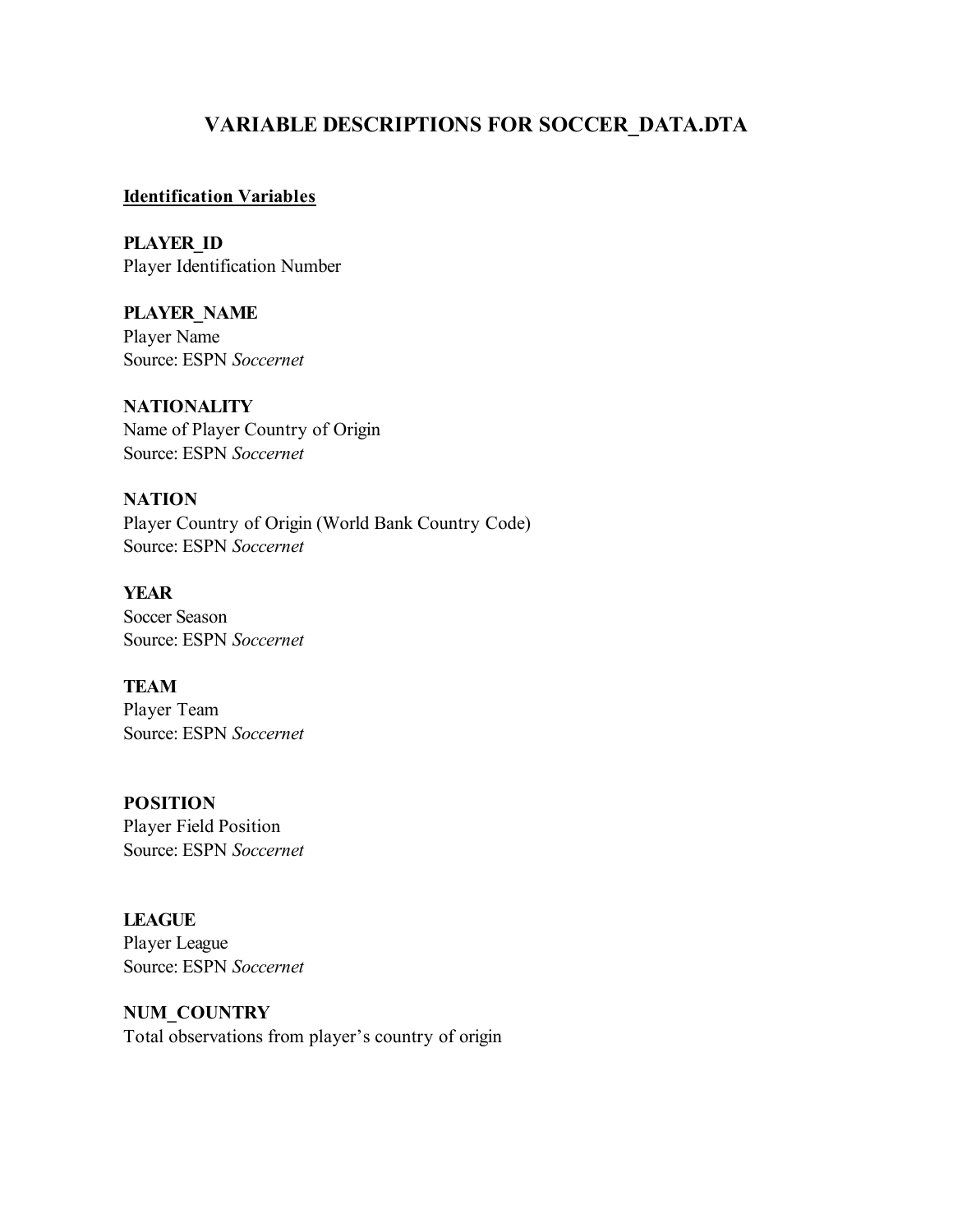#### **1. Violence Variables**

#### **YELLOW\_CARD**

Yellow cards per player-season Source: ESPN *Soccernet*

## **RED\_CARD**

Red cards per player-season Source: ESPN *Soccernet*

## **2. Civil Conflict Variables**

#### **CIVWAR**

Number of civil war years in home country (1980-2005) Source: PRIO/Uppsala Armed Conflict Data

## **WAR\_BEFORE**

Number of civil war years pre-birth Source: PRIO/Uppsala Armed Conflict Data

## **WAR\_AFTER**

Number of civil war years post-birth Source: PRIO/Uppsala Armed Conflict Data

## **3. Control Variables**

#### **A. Country Characteristics**

#### **R\_LAW**

Degree of rule of law (2005-2006) Source: Worldwide Governance Indicators (WGI)

#### **INCOME**

Income per capita (PPP) (2006 USD) Source: World Development Indicators (2007)

#### **LN\_INCOME**

Log of income Source: World Development Indicators (2007)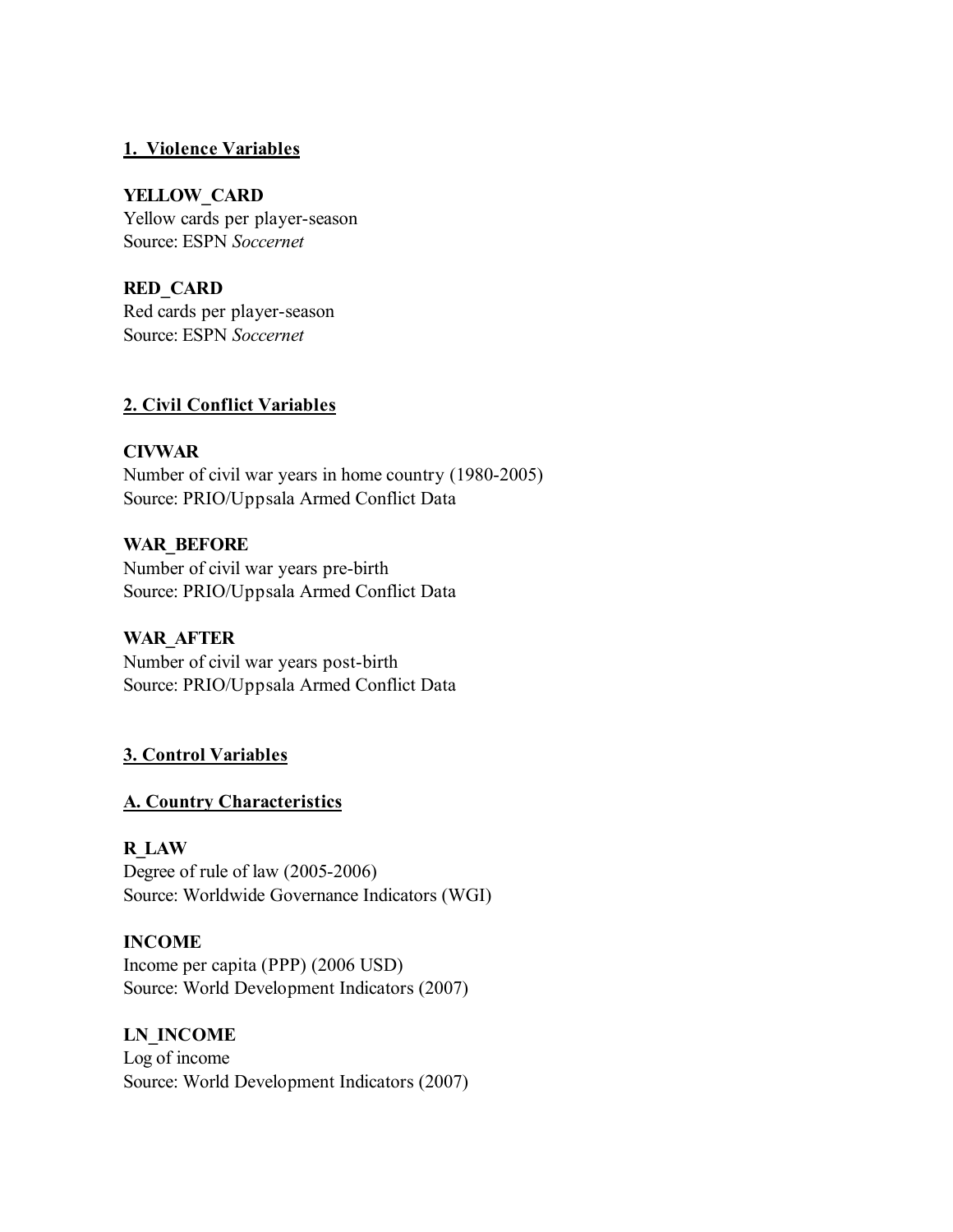### **B. Player Characteristics**

#### **AGE**

Age Source: ESPN *Soccernet*

## **WEEKLY\_WAGE**

Weekly Salary (in '000 USD) Sources: *Football Manager*, 2005, and *World Soccer Manager*, 2006

## **LN\_WAGE**

Log of weekly wage Sources: *Football Manager*, 2005, and *World Soccer Manager*, 2006

## **CONTRACT**

Transfer Fee (in '000 USD) Sources: *Football Manager*, 2005, and *World Soccer Manager*, 2006

## **LN\_CONTRACT**

Log of contract Sources: *Football Manager*, 2005, and *World Soccer Manager*, 2006

#### **GAMES\_START**

Number of games started per player-season Source: ESPN *Soccernet*

#### **GAMES\_SUB**

Number of games as substitute per player-season Source: ESPN *Soccernet*

#### **GOALIE**

Player field position indicator. Coded "1" if goalie, "0" otherwise. Source: ESPN *Soccernet*

#### **DEFENDER**

Player field position indicator. Coded "1" if defender, "0" otherwise. Source: ESPN *Soccernet*

#### **FORWARD**

Player field position indicator. Coded "1" if forward, "0" otherwise. Source: ESPN *Soccernet*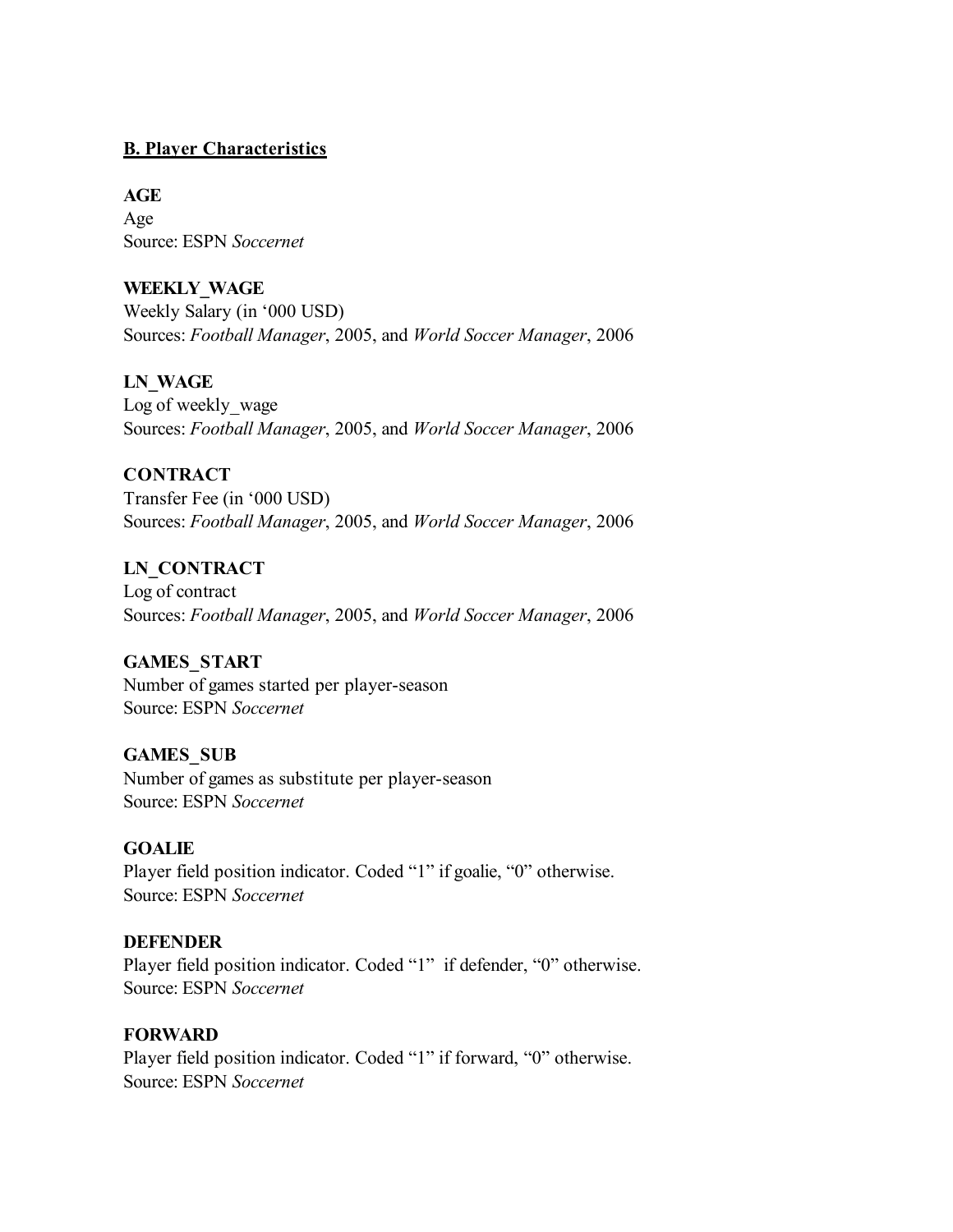### **MIDFIELD**

Player field position indicator. Coded "1" if midfield, "0" otherwise. Source: ESPN *Soccernet*

### **GOALS**

Number of goals scored per player-season Source: ESPN *Soccernet*

## **C. Player Regions of Origin**

## **AFRICA**

Region of origin indicator. Coded "1" if Africa, "0" otherwise. Source: ESPN *Soccernet*

## **ASIA**

Region of origin indicator. Coded "1" if Asia, "0" otherwise. Source: ESPN *Soccernet*

## **LAC**

Region of origin indicator. Coded "1" if Latin America or Caribbean, "0" otherwise. Source: ESPN *Soccernet*

## **EAST\_EUROPE**

Region of origin indicator. Coded "1" if Eastern Europe, "0" otherwise. Source: ESPN *Soccernet*

#### **OECD**

Region of origin indicator. Coded "1" if OECD, "0" otherwise. Source: ESPN *Soccernet*

#### **D. Soccer Leagues**

#### **ENGLISH**

League indicator. Coded "1" if English Premier League, "0" otherwise. Source: ESPN *Soccernet*

#### **CHAMPIONS**

League indicator. Coded "1" if UEFA Champions League, "0" otherwise. Source: ESPN *Soccernet*